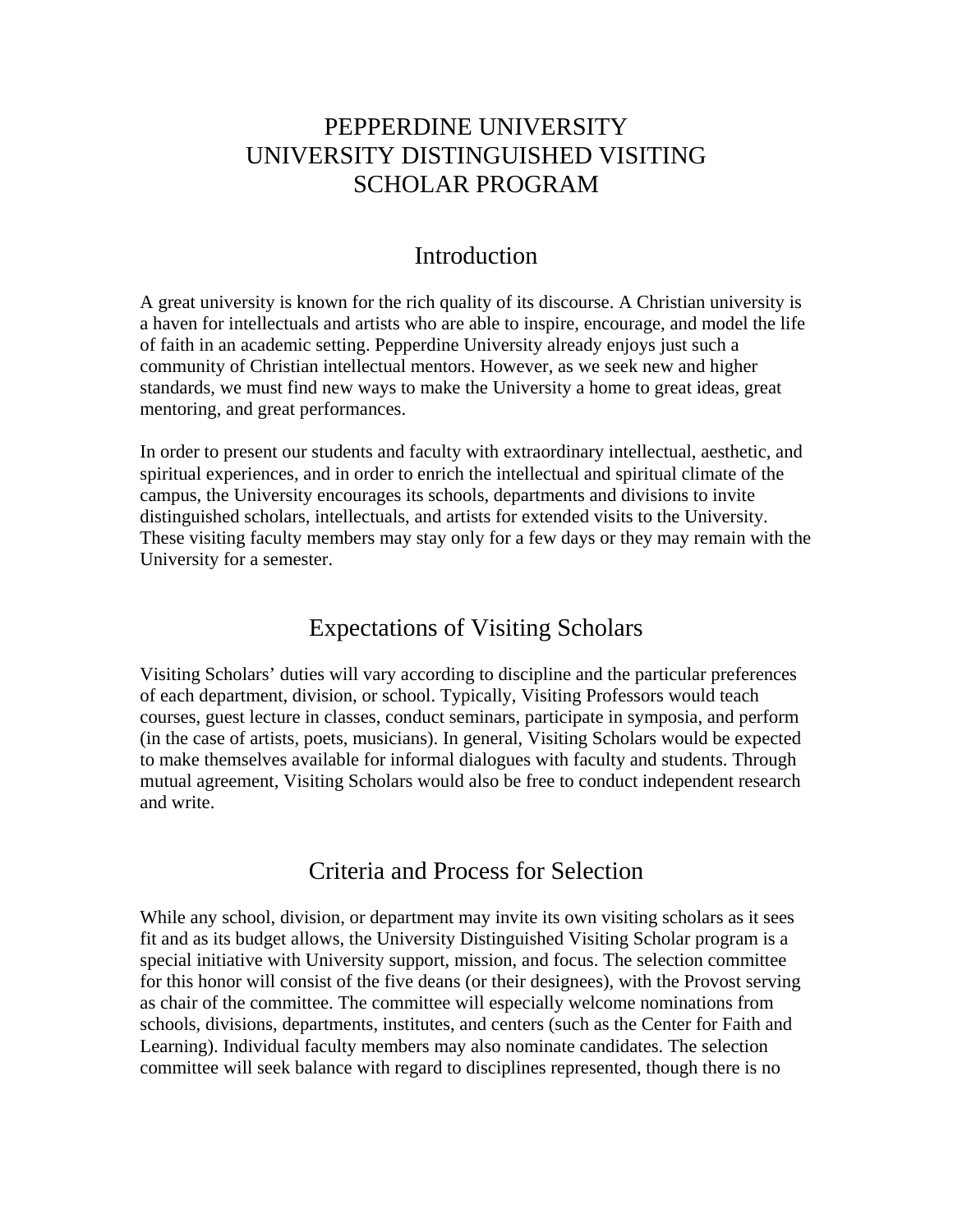rigid requirement to rotate the appointments strictly according to school affiliation. Preference will be given to the following types of nominees:

- Those who enjoy a distinguished national or international reputation
- Those who have broad appeal, beyond a single, specialized field
- Those whose faith, ideals, and mission are supportive of the University's Christian mission
- Those nominated well in advance of the semester of the expected visit (usually one to two years in advance)
- Those who stay 2-3 months (This is especially so if the application includes a request for residence in a Broad Beach home)

The Provost is ready to receive nominations for the fall of 2002. A nomination package should include a cover letter which introduces the candidate, a brief summary of the candidate's credentials, a summary of expected duties or assignments for the Visiting Scholar, approximate date and length of the visit, possible funding sources other than University funds (e.g., SIF), name of a contact person (someone at Pepperdine who knows the nominee or is willing to contact the nominee), and an indication of whether University housing is being requested for lodging.

## Support, Benefits

University Distinguished Visiting Scholars will receive special support from the University (including the opportunity for University housing). The cost of the program will be jointly shared by the sponsoring school, department, and division and the University (for example, through the Strategic Initiative Fund).

02-14-05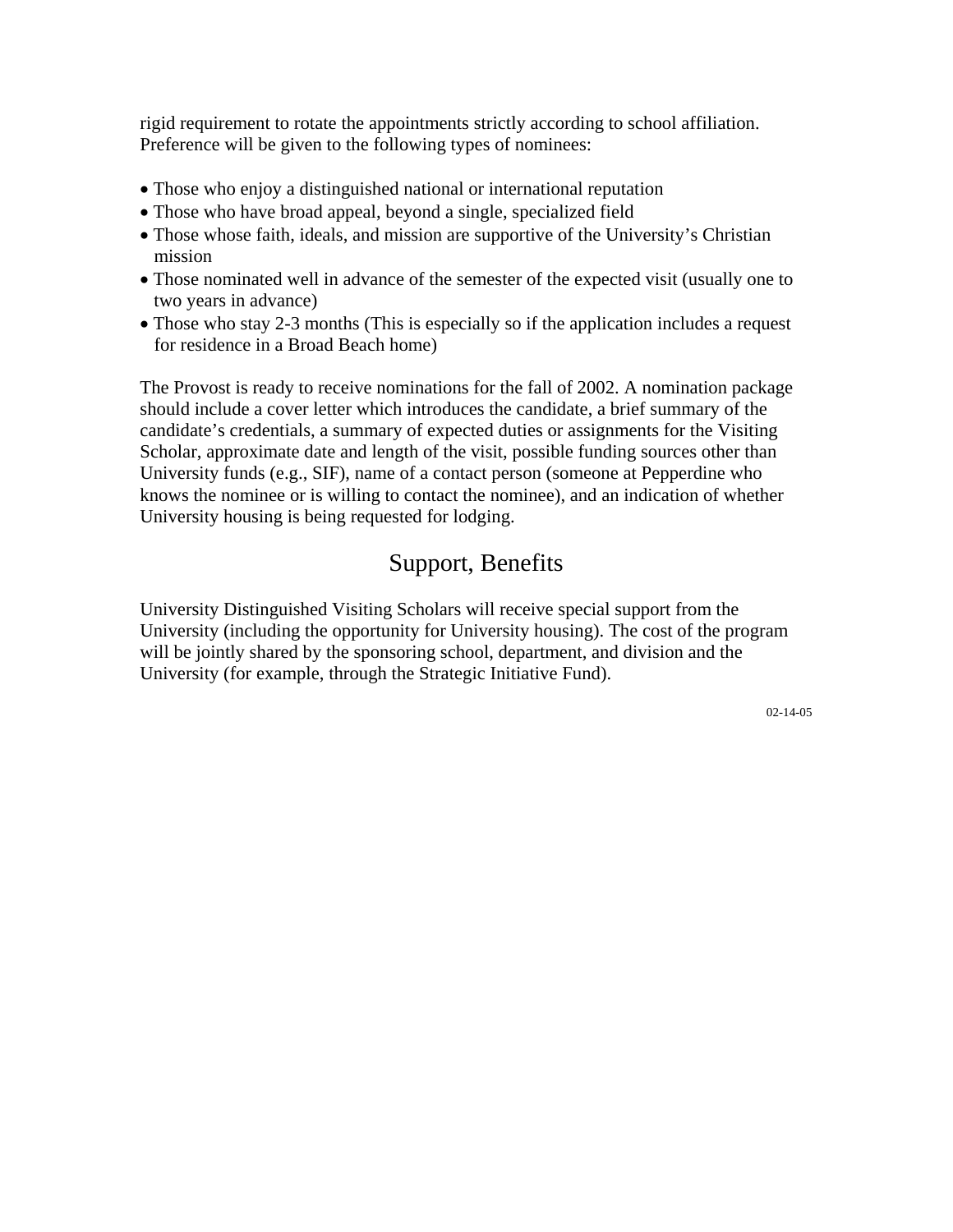# Application

## Pepperdine University Distinguished Scholar Program

| Nominee Nominee                                                                                                                                                                                                           |
|---------------------------------------------------------------------------------------------------------------------------------------------------------------------------------------------------------------------------|
| Affiliation and Occupation (University, Company, Current career etc.) ___________                                                                                                                                         |
| ,我们也不会有什么。""我们的人,我们也不会有什么?""我们的人,我们也不会有什么?""我们的人,我们也不会有什么?""我们的人,我们也不会有什么?""我们的人                                                                                                                                          |
| Is this nominee a U.S. citizen or a permanent resident of the U.S.? _______ If no, do you<br>need assistance in securing a J-1 visa?                                                                                      |
| Contact (person designated to contact this nominee) ____________________________                                                                                                                                          |
| Summary of significant achievements (also, please attach a curriculum vitae):                                                                                                                                             |
| ,我们也不会有什么。""我们的人,我们也不会有什么?""我们的人,我们也不会有什么?""我们的人,我们也不会有什么?""我们的人,我们也不会有什么?""我们的人                                                                                                                                          |
| Disciplines/topics/ areas of interest to be covered by Visiting Professor: _____________                                                                                                                                  |
| Will this Visiting Professor address topics that are supportive of the University's                                                                                                                                       |
| Housing: Will this Visiting Professor require University housing?                                                                                                                                                         |
| Please note: A separate request for University Housing must be received by the Provost.<br>Approval for University housing is treated separately from the University Distinguished<br><b>Scholar Application process.</b> |
|                                                                                                                                                                                                                           |
| If this date proves unavailable, what alternate dates might work? _______________                                                                                                                                         |
| Is this nominee being invited by more than one department, division, or school?                                                                                                                                           |